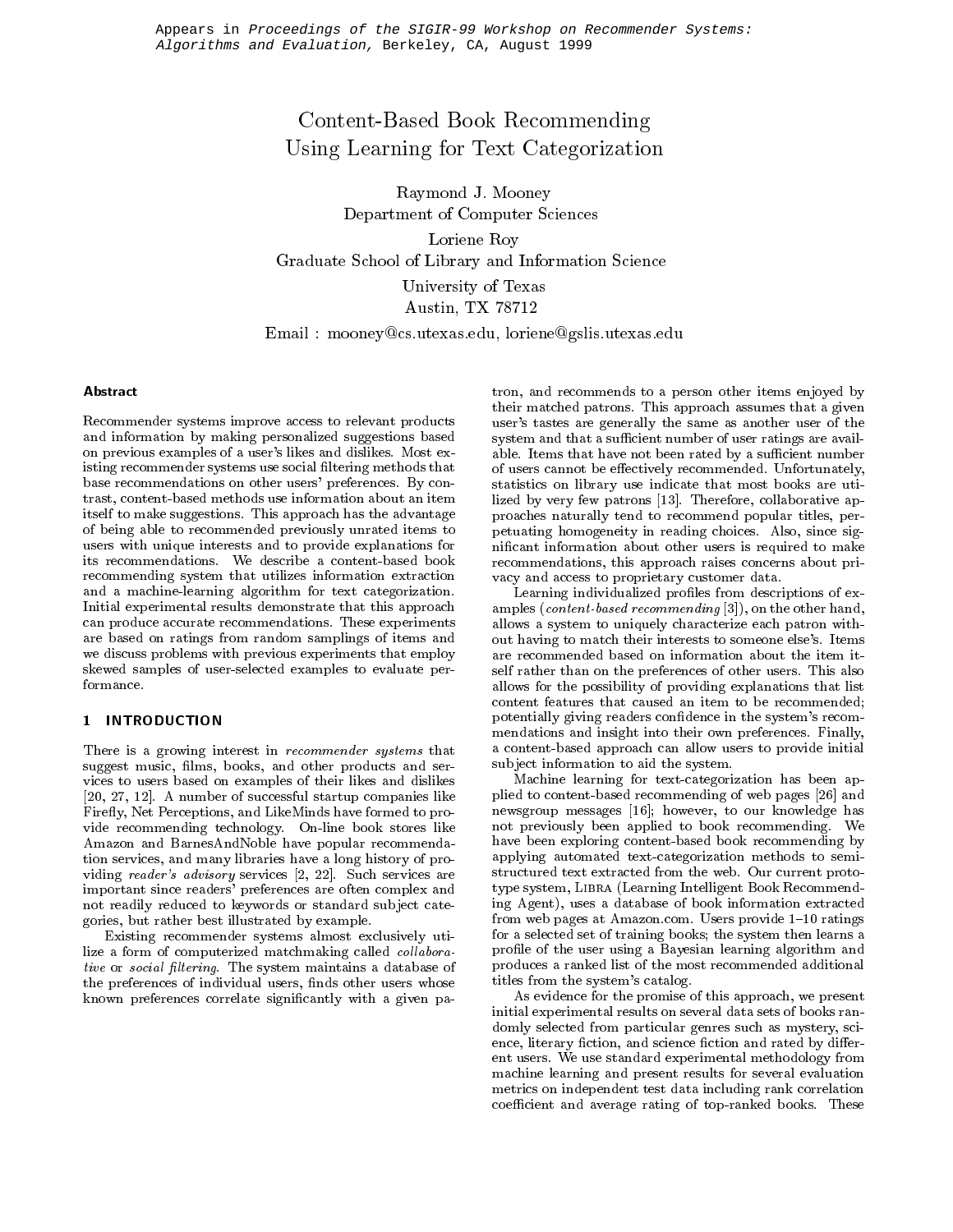experiments are based on ratings from random samplings of items and we discuss problems with previous experiments that employ skewed samples of user-selected examples to evaluate performance.

The remainder of the paper is organized as follows. Section 2 provides an overview of the system including the algorithm used to learn user profiles. Section 3 presents results of our initial experimental evaluation of the system. Section 4 discusses topics for further research, and section 5 presents our conclusions on the advantages and promise of content-based book recommending.

# 2 SYSTEM DESCRIPTION

#### 2.1 Extracting Information and Building a Database

First, an Amazon subject search is performed to obtain a list of book-description URL's of broadly relevant titles. Libra then downloads each of these pages and uses a simple pattern-based information-extraction system to extract data about each title. Information extraction (IE) is the task of locating specic pieces of information from a document, thereby obtaining useful structured data from unstructured text [17, 10]. Specifically, it involves finding a set of substrings from the document, called *fillers*, for each of a set of specified *slots*. When applied to web pages instead of natural language text, such an extractor is sometimes called a wrapper [15]. The current slots utilized by the recommender are: title, authors, synopses, published reviews, customer comments, related authors, related titles, and subject terms. Amazon produces the information about related authors and titles using collaborative methods; however, Libra simply treats them as additional content about the book. Only books that have at least one synopsis, review or customer comment are retained as having adequate content information. A number of other slots are also extracted (e.g. publisher, date, ISBN, price, etc.) but are currently not used by the recommender. We have initially assembled databases for literary fiction  $(3,061)$  titles), science fiction  $(3,813)$  titles), mystery (7,285 titles), and science (6,177 titles).

Since the layout of Amazon's automatically generated pages is quite regular, a fairly simple extraction system is sufficient. LIBRA's extractor employs a simple pattern matcher that uses pre-filler, filler, and post-filler patterns for each slot, as described by [7]. In other applications, more sophisticated information extraction methods and inductive learning of extraction rules might be useful [8].

The text in each slot is then processed into an unordered bag of words (tokens) and the examples represented as a vector of bags of words (one bag for each slot). A book's title and authors are also added to its own related-title and related-author slots, since a book is obviously "related" to itself, and this allows overlap in these slots with books listed as related to it. Some minor additions include the removal of a small list of stop-words, the preprocessing of author names into unique tokens of the form first-initial last-name and the grouping of the words associated with synopses, published reviews, and customer comments all into one bag (called " $\text{words}$ ").

#### 2.2 Learning a Profile

Next, the user selects and rates a set of training books. By searching for particular authors or titles, the user can avoid scanning the entire database or picking selections at random. The user is asked to provide a discrete  $1-10$  rating for each selected title.

The inductive learner currently employed by LIBRA is a bag-of-words naive Bayesian text classier [23] extended to handle a vector of bags rather than a single bag. Recent experimental results [11, 21] indicate that this relatively simple approach to text categorization performs as well or better than many competing methods. Libra does not attempt to predict the exact numerical rating of a title, but rather just a total ordering (ranking) of titles in order of preference. This task is then recast as a probabilistic binary categorization problem of predicting the probability that a book would be rated as positive rather than negative, where a user rating of  $1-5$  is interpreted as negative and  $6-10$  as positive. As described below, the exact numerical ratings of the training examples are used to weight the training examples when estimating the parameters of the model.

Specifically, we employ a multinomial text model [21], in which a document is modeled as an ordered sequence of word events drawn from the same vocabulary, V. The "naive Bayes" assumption states that the probability of each word event is dependent on the document class but independent of the word's context and position. For each class,  $c_i$ , and word or token,  $w_k \in V$ , the probabilities,  $P(c_i)$  and  $P$  (wkicji indice be estimated in the training data. Then  $P$ the posterior probability of each class given a document, D, is computed using Bayes rule:

$$
P(c_j|D) = \frac{P(c_j)}{P(D)} \prod_{i=1}^{|D|} P(a_i|c_j)
$$
 (1)

where  $a_i$  is the *i*th word in the document, and  $|D|$  is the length of the document in words. Since for any given docu ment, the prior  $P(D)$  is a constant, this factor can be ignored if all that is desired is a ranking rather than a probability estimate. A ranking is produced by sorting documents by their odds ratio,  $P(c_1|D)/P(c_0|D)$ , where  $c_1$  represents the positive class and  $c_0$  represents the negative class. An example is classied as positive if the odds are greater than 1, and negative otherwise.

In our case, since books are represented as a vector of "documents,"  $d_m$ , one for each slot (where  $s_m$  denotes the mth slot), the probability of each word given the category and the slot,  $P(w_k|c_j, s_m)$ , must be estimated and the posterior category probabilities for a book,  $B$ , computed using:

$$
P(c_j|B) = \frac{P(c_j)}{P(B)} \prod_{m=1}^{S} \prod_{i=1}^{|d_m|} P(a_{mi}|c_j, s_m)
$$
 (2)

where  $S$  is the number of slots and  $a_{mi}$  is the *i*th word in the mth slot.

Parameters are estimated from the training examples as follows. Each of the N training books,  $B_e$   $(1 \le e \le N)$  is given two real weights,  $0 \leq \alpha_{ej} \leq 1$ , based on scaling it's user rating,  $r$   $(1 \le r \le 10)$ : a positive weight,  $\alpha_{e1} = (r -$ 1)/9, and a negative weight  $\alpha_{e0} = 1-\alpha_{e1}$ . If a word appears  $\alpha$  chines in an example  $\omega_0$ , it is counted as occurring  $\omega_0$  for times in a positive example and  $\alpha_{e0}n$  times in a negative example. The model parameters are therefore estimated as follows:

$$
P(c_j) = \sum_{e=1}^{N} \alpha_{ej} / N \tag{3}
$$

$$
P(w_k|c_j, s_m) = \sum_{e=1}^{N} \alpha_{ej} n_{kem} / L(c_j, s_m)
$$
 (4)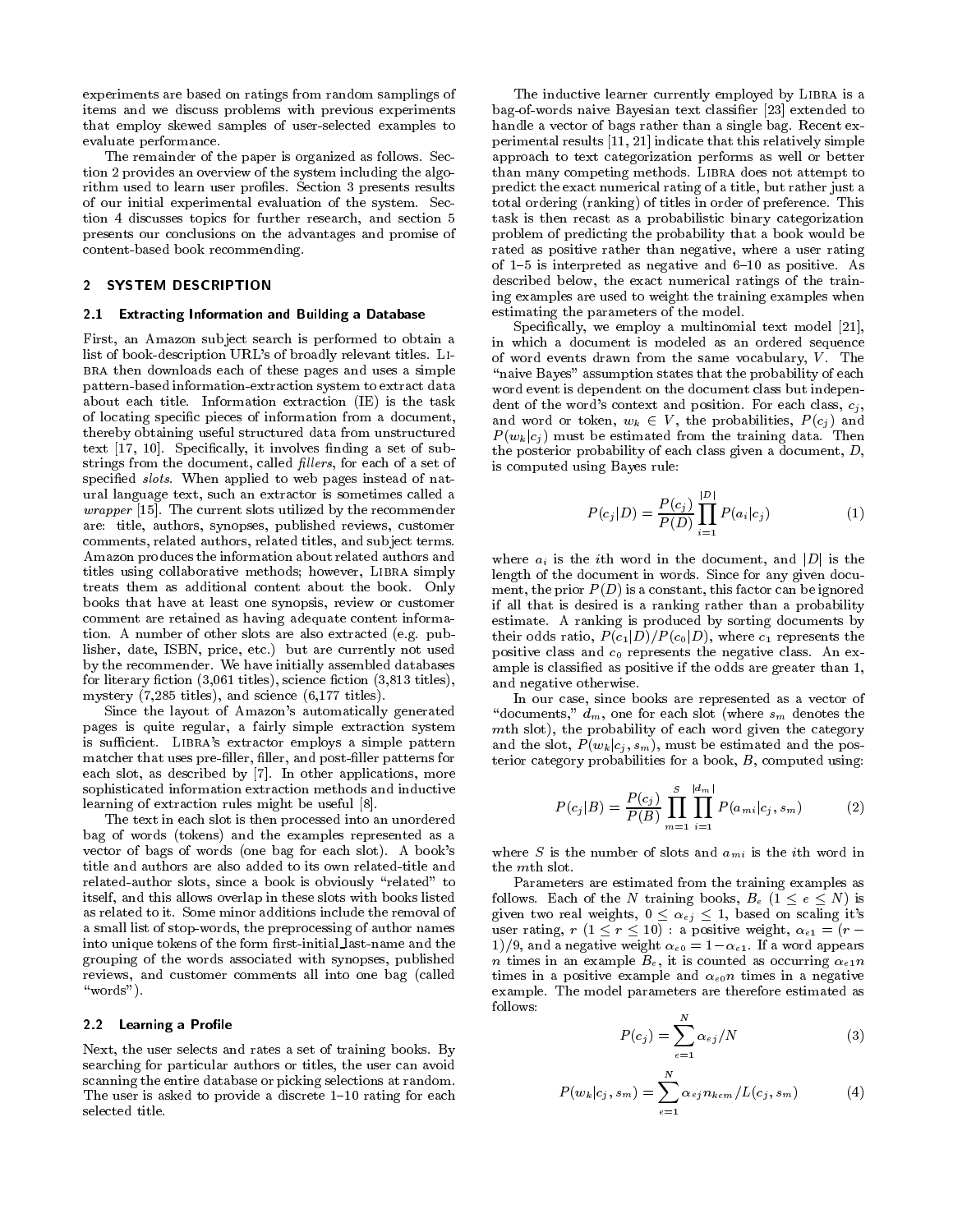| Slot.           | Word             | Strength |
|-----------------|------------------|----------|
| WORDS           | ZUBRIN           | 9.85     |
| WORDS           | SMOLIN           | 9.39     |
| WORDS           | TREFIL           | 8.77     |
| WORDS           | DOT              | 8.67     |
| <b>SUBJECTS</b> | COMPARATIVE      | 8.39     |
| AUTHOR.         | D_GOLDSMITH_     | 8.04     |
| WORDS           | ALH.             | 7.97     |
| WORDS           | <b>MANNED</b>    | 7.97     |
| RELATED TITLES  | SETTLE           | 7.91     |
| RELATED TITLES  | CASE             | 7.91     |
| AUTHOR.         | R_ZUBRIN         | 7.63     |
| AUTHOR.         | R WAGNER         | 7.63     |
| AUTHOR.         | <b>H_MORAVEC</b> | 7.63     |
| RELATED AUTHORS | B_DIGREGORIO     | 7.63     |
| RELATED-AUTHORS | A_RADFORD        | 7.63     |
| WORDS           | LEE              | 7.57     |
| WORDS           | MORAVEC          | 7.57     |
| WORDS           | WAGNER.          | 7.57     |
| RELATED TITLES  | CONNECTIONIST    | 7.51     |
| RELATED TITLES  | BELOW            | 7.51     |

Table 1: Sample Positive Profile Features

where  $n_{kem}$  is the count of the number of times word  $w_k$ appears in example  $B_e$  in slot  $s_m$ , and

$$
L(c_j, s_m) = \sum_{e=1}^{N} \alpha_{ej} |d_m|
$$
 (5)

denotes the total weighted length of the documents in category  $c_i$  and slot  $s_m$ .

These parameters are "smoothed" using Laplace estimates to avoid zero probability estimates for words that do not appear in the limited training sample by redistributing some of the probability mass to these items using the method recommended in [14]. Finally, calculation with logarithms of probabilities is used to avoid underflow.

The computational complexity of the resulting training (testing) algorithm is linear in the size of the training (testing) data. Empirically, the system is quite efficient. In the experiments on the LIT1 data described below, the current Lisp implementation running on a Sun Ultra 1 trained on 20 examples in an average of 0.4 seconds and on 840 ex amples in an average of 11.5 seconds, and probabilistically categorized new test examples at an average rate of about 200 books per second. An optimized implementation could no doubt signicantly improve performance even further.

A profile can be partially illustrated by listing the features most indicative of a positive or negative rating. Table 1 presents the top 20 features for a sample profile learned for recommending science books. Strength measures how much more likely a word in a slot is to appear in a positively rated book than a negatively rated one, computed as:

$$
Strength(w_k, s_j) = log(P(w_k|c_1, s_j)/P(w_k|c_0, s_j)) \quad (6)
$$

#### 2.3 Producing, Explaining, and Revising Recommendations

Once a profile is learned, it is used to predict the preferred ranking of the remaining books based on posterior probability of a positive categorization, and the top-scoring recommendations are presented to the user.

The system also has a limited ability to "explain" its recommendations by listing the features that most contributed to its high rank. For example, given the profile illustrated

| The Fabric of Reality:                                  |  |
|---------------------------------------------------------|--|
| The Science of Parallel Universes- And Its Implications |  |
| hy David Deutsch recommended because                    |  |

| Slot<br>Word<br>Strength<br>WORDS<br>MULTIVERSE<br>75.12<br>WORDS<br><b>UNIVERSES</b><br>25.08<br>WORDS<br><b>REALITY</b><br>22.96<br><b>UNIVERSE</b><br>WORDS<br>15.55<br>WORDS<br>QUANTUM<br>14.54<br>WORDS.<br><b>INTELLECT</b><br>13.86<br>WORDS<br>OK AY<br>13.75<br><b>WORDS</b><br><b>RESERVATIONS</b><br>11.56<br><b>WORDS</b><br><b>DENIES</b><br>11.56<br><b>EVOLUTION</b><br>WORDS.<br>11.02<br><b>WORDS</b><br>WORLDS<br>10.10 |
|--------------------------------------------------------------------------------------------------------------------------------------------------------------------------------------------------------------------------------------------------------------------------------------------------------------------------------------------------------------------------------------------------------------------------------------------|
|                                                                                                                                                                                                                                                                                                                                                                                                                                            |
|                                                                                                                                                                                                                                                                                                                                                                                                                                            |
|                                                                                                                                                                                                                                                                                                                                                                                                                                            |
|                                                                                                                                                                                                                                                                                                                                                                                                                                            |
|                                                                                                                                                                                                                                                                                                                                                                                                                                            |
|                                                                                                                                                                                                                                                                                                                                                                                                                                            |
|                                                                                                                                                                                                                                                                                                                                                                                                                                            |
|                                                                                                                                                                                                                                                                                                                                                                                                                                            |
|                                                                                                                                                                                                                                                                                                                                                                                                                                            |
|                                                                                                                                                                                                                                                                                                                                                                                                                                            |
|                                                                                                                                                                                                                                                                                                                                                                                                                                            |
|                                                                                                                                                                                                                                                                                                                                                                                                                                            |
| <b>WORDS</b><br>SMOLIN<br>9.39                                                                                                                                                                                                                                                                                                                                                                                                             |
| WORDS.<br>ONE<br>8.50                                                                                                                                                                                                                                                                                                                                                                                                                      |
| WORDS<br>IDEAS<br>8.35                                                                                                                                                                                                                                                                                                                                                                                                                     |
| WORDS.<br><b>THEORY</b><br>8.28                                                                                                                                                                                                                                                                                                                                                                                                            |
| WORDS<br>IDEA<br>6.96                                                                                                                                                                                                                                                                                                                                                                                                                      |
| SUBJECTS<br>REALITY<br>6.78                                                                                                                                                                                                                                                                                                                                                                                                                |
| <b>PARALLEL</b><br>TITL E<br>6.76                                                                                                                                                                                                                                                                                                                                                                                                          |
| WORDS<br>IMPLY<br>6.47                                                                                                                                                                                                                                                                                                                                                                                                                     |
| <b>GENIUSES</b><br>WORDS<br>6.47                                                                                                                                                                                                                                                                                                                                                                                                           |

Table 2: Sample Recommendation Explanation

The word UNIVERSES is positive due to your ratings:

| 'Title                                         | $R_{\rm at1B}$ g | Count |  |
|------------------------------------------------|------------------|-------|--|
| The Life of the Cosmos                         | 10               | 15    |  |
| Before the Beginning : Our Universe and Others |                  |       |  |
| Unveiling the Edge of Time                     | 10               |       |  |
| Black Holes: A Traveler's Guide                |                  | 3     |  |
| The Inflationary Universe                      |                  |       |  |
|                                                |                  |       |  |

Table 3: Sample Feature Explanation

above, Libra presented the explanation shown in Table 2. The strength of a cue in this case is multiplied by the num ber of times it appears in the description in order to fully indicate its influence on the ranking. The positiveness of a feature can in turn be explained by listing the user's training examples that most influenced its strength, as illustrated in Table 3 where "Count" gives the number of times the feature appeared in the description of the rated book. Other content-based approaches can present similar explanations  $[5]$ 

After reviewing the recommendations (and perhaps disrecommendations), the user may assign their own rating to examples they believe to be incorrectly ranked and retrain the system to produce improved recommendations. As with relevance feedback in information retrieval [28], this cycle can be repeated several times in order to produce the best results. Also, as new examples are provided, the system can track any change in a user's preferences and alter its recommendations based on the additional information.

# 3 EXPERIMENTAL RESULTS

#### 3.1 Methodology

#### 3.1.1 Data Collection

Several data sets were assembled to evaluate Libra. The first two were based on the first 3,061 adequate-information titles (books with at least one abstract, review, or customer comment) returned for the subject search "literature fic-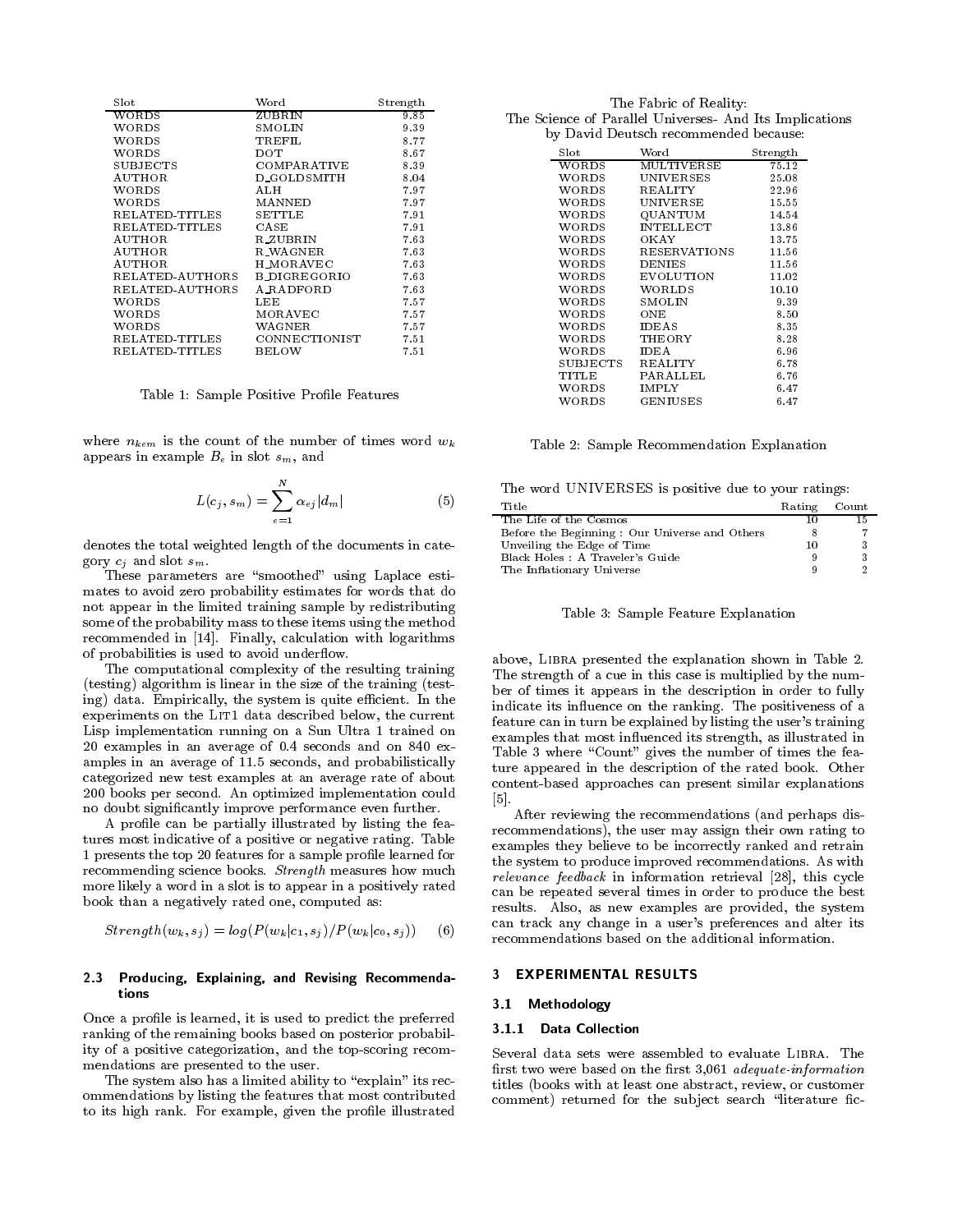| Data                  | Number Exs | Avg. Rating | $\%$ Positive $(r > 5)$ |
|-----------------------|------------|-------------|-------------------------|
| LIT 1                 | 936        | 4.19        | 36.3                    |
| LIT2                  | 935        | 4.53        | 41.2                    |
| <b>MYST</b>           | 500        | 7.00        | 74.4                    |
| $_{\rm SF}^{\rm Sci}$ | 500        | 4.15        | 31.2                    |
|                       | 500        | 3.83        | 20.0                    |

Table 4: Data Information

|               | Rating |     |    |    |     |     |     |    |    |     |
|---------------|--------|-----|----|----|-----|-----|-----|----|----|-----|
| $_{\rm Data}$ |        | 2   | 3  |    | 5   | 6   |     | 8  | 9  | 10  |
| $L$ IT $1$    | 271    | 78  | 67 | 74 | 106 | 125 | 83  | 70 | 40 | 22  |
| LIT2          | 272    | 58  | 72 | 92 | 56  | 75  | 104 | 87 | 77 | 42  |
| <b>MYST</b>   | 73     |     | 7  | 8  | 29  | 46  | 45  | 64 | 66 | 151 |
| Sci           | 88     | 94  | 62 | 49 | 51  | 53  | 35  | 31 | 16 | 21  |
| SF            | 56     | 119 | 75 | 83 | 67  | 33  | 28  | 21 | 12 | 6   |

Table 5: Data Rating Distributions

tion." Two separate sets were randomly selected from this dataset, one with 936 books and one with 935, and rated by two different users. These sets will be called LIT1 and LIT2, respectively. The remaining sets were based on all  $\frac{1}{2}$ . 3.1.3 of the adequate-information Amazon titles for "mystery"  $(7,285 \text{ titles})$ , "science"  $(6,177 \text{ titles})$ , and "science fiction" (3,813 titles). From each of these sets, 500 titles were chosen at random and rated by a user (the same user rated both the science and science fiction books). These sets will be called Myst, Sci, and SF, respectively.

In order to present a quantitative picture of performance on a realistic sample; books to be rated where selected at random. However, this means that many books may not have been familiar to the user, in which case, the user was asked to supply a rating based on reviewing the Amazon page describing the book. Table 4 presents some statistics about the data and Table 5 presents the number of books in each rating category. Note that overall the data sets have quite different ratings distributions.

#### 3.1.2 Performance Evaluation

To test the system, we performed 10-fold cross-validation, in which each data set is randomly split into 10 equal-size segments and results are averaged over 10 trials, each time leaving a separate segment out for independent testing, and training the system on the remaining data [23]. In order to observe performance given varying amounts of training data, learning curves were generated by testing the system after training on increasing subsets of the overall training data. A number of metrics were used to measure performance on the novel test data, including:

- *Classification accuracy* (Acc): The percentage of examples correctly classied as positive or negative.
- $Recall$  (Rec): The percentage of positive examples classified as positive.
- $\bullet$  Precision (Pr): The percentage of examples classified as positive which are positive.
- Precision at Top 3 (Pr3): The percentage of the 3 top ranked examples which are positive.
- Precision at Top 10 (Pr10): The percentage of the 10 top ranked examples which are positive.
- F-Measure (F): A weighted average of precision and recall frequently used in information retrieval:  $F = (2 + 1 + \text{Rec})/(1 + \text{Rec})$
- Rating of Top  $3$  (Rt3): The average user rating assigned to the 3 top ranked examples.
- Rating of Top 10 (Rt10): The average user rating assigned to the 10 top ranked examples.
- Rank Correlation  $(r_s)$ : Spearman's rank correlation coefficient between the system's ranking and that imposed by the users ratings  $(-1 \leq r_s \leq 1)$ ; ties are handled using the method recommended by [1].

The top 3 and top 10 metrics are given since many users will be primarily interested in getting a few top-ranked recommendations. Rank correlation gives a good overall picture of how the system's continuous ranking of books agrees with the user's, without requiring that the system actually predict the numerical rating score assigned by the user. A correlation coefficient of  $0.3$  to  $0.6$  is generally considered "moderate" and above 0.6 is considered "strong."

#### **Methodological Discussion**

A number of other recent experimental evaluations of recommender systems have employed user-selected examples that were not randomly sampled from the overall distribution. In particular, data from the EachMovie system, has been used by a number of researchers to evaluate recom menders [6, 4, 12]. Examples in such data sets were selected by users with unknown strategies and biases and do not constitute a representative sample of items. When a recommender is used in practice, it needs to rank or categorize all of the items in the database, and therefore the test data in an experimental evaluation should be a random sample from the complete dataset in order to faithfully characterize ultimate performance. Consequently, our experiments utilize randomly sampled examples. Unfortunately, naturally available data from users of existing systems does not provide random test examples. An ideal evaluation requires the researcher to control the selection of test examples and prevents the easy use of existing commercial data.

However, in practical use, the user will normally select the training examples. Therefore, randomly selected training examples, such as employed in our experiments, is not particularly realistic. Unfortunately, employing user-selected training examples with randomly-sampled test examples pre vents repeatedly partitioning a given set of user data and running multiple training/test trials, such as n-fold cross validation, in order to obtain more statistically reliable results. Since presumably randomly selected training examples are less effective than user-selected ones, we still prefer complete random sampling since this is the more conserva tive approach which, to the extent it produces inaccurate results, probably tends to under-estimate true performance.

Ideally, users should also provide informed opinions of examples, which, if they do not select the examples themselves, may require a time-consuming process such as reading a book, listening to a CD, or watching a movie. Some metrics, such as top-N measures, only require user ratings for a specific subset of test examples, and therefore may be accurately estimated by obtaining informed ratings on a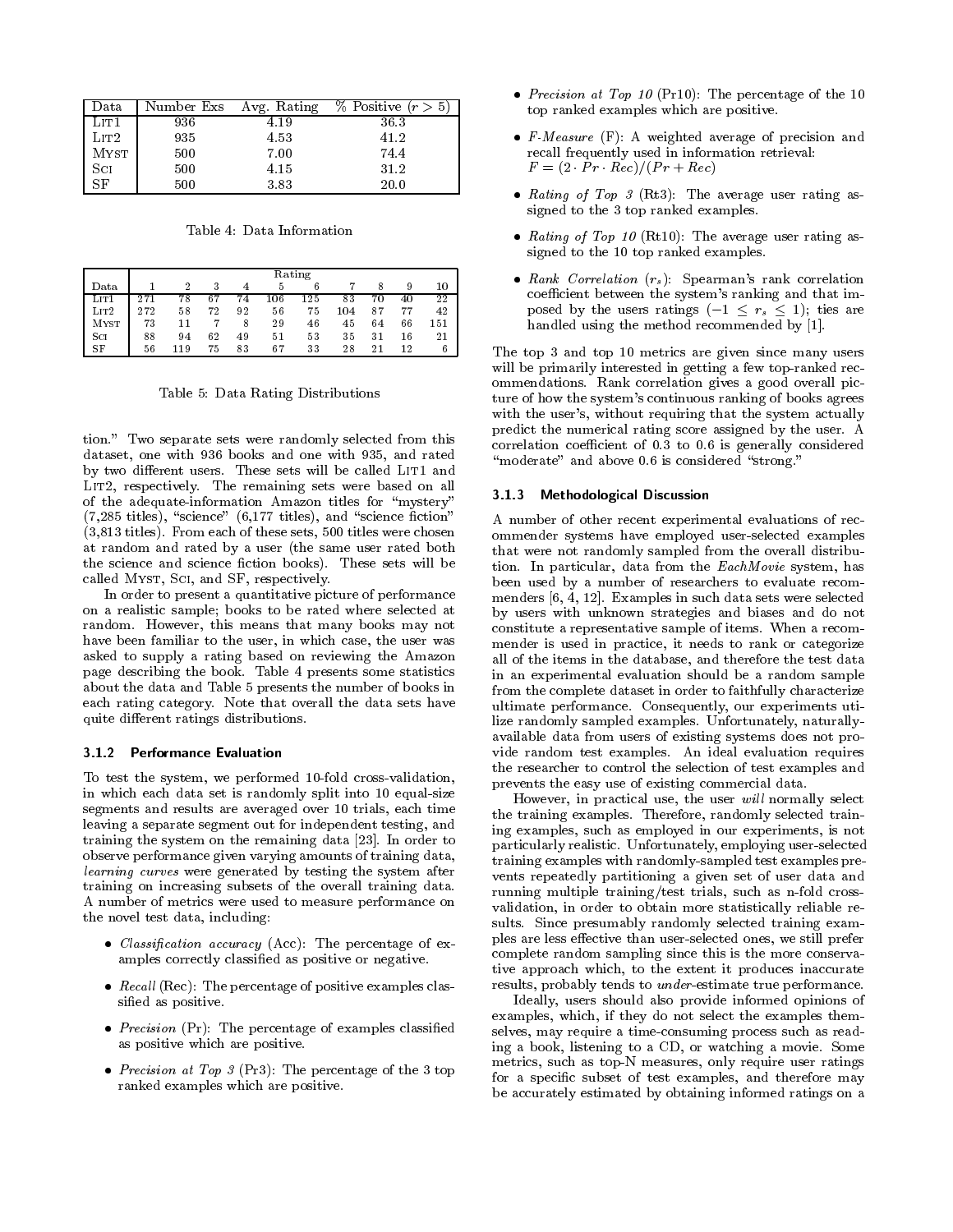| Data             | Ν              | Acc      | Rec  | Pr   | Pr3   | Pr10 | F    | Rt3  | Rt10 | $r_s$ |
|------------------|----------------|----------|------|------|-------|------|------|------|------|-------|
| $L$ IT $1$       | 5              | 63.5     | 49.0 | 50.3 | 63.3  | 62.0 | 46.5 | 5.87 | 6.02 | 0.31  |
| LIT1             | 10             | 65.5     | 51.3 | 533  | 86.7  | 76.0 | 49.7 | 6.63 | 6.65 | 0.35  |
| LIT1             | 20             | 73.4     | 64.8 | 62.6 | 86.7  | 81.0 | 62.6 | 7.53 | 7.20 | 0.62  |
| LIT1             | 40             | 73.9     | 65.1 | 63.6 | 86.7  | 81.0 | 63.4 | 7.40 | 7.32 | 0.64  |
| L <sub>IT1</sub> | 100            | 79.0     | 70.7 | 71.1 | 96.7  | 86.0 | 70.5 | 8.03 | 7.44 | 0.69  |
| LIT1             | 840            | 79.8     | 62.8 | 75.9 | 96.7  | 94.0 | 68.5 | 8.57 | 8.03 | 0.74  |
| LIT2             | 5              | 59.0     | 57.6 | 52.4 | 70.0  | 74.0 | 53.3 | 6.80 | 6.82 | 0.31  |
| LIT2             | 10             | 65.0     | 64.5 | 56.7 | 80.0  | 82.0 | 59.2 | 7.33 | 7.33 | 0.48  |
| LIT2             | 20             | 69.5     | 67.2 | 63.2 | 93.3  | 91.0 | 64.1 | 8.20 | 7.84 | 0.59  |
| LIT2             | 40             | 74.3     | 72.1 | 68.9 | 93.3  | 91.0 | 69.0 | 8.53 | 7.94 | 0.69  |
| LIT2             | 100            | 78.0     | 78.5 | 71.2 | 96.7  | 94.0 | 74.4 | 8.77 | 8.22 | 0.72  |
| LIT2             | 840            | 80.2     | 71.9 | 78.6 | 100.0 | 97.0 | 74.8 | 9.13 | 8.48 | 0.77  |
| MYST             | 5              | 73.2     | 83.4 | 82.1 | 86.7  | 89.0 | 81.5 | 8.20 | 8.40 | 0.36  |
| MYST             | 10             | 75.6     | 87.9 | 82.4 | 90.0  | 90.0 | 83.8 | 8.40 | 8.34 | 0.40  |
| <b>MYST</b>      | 20             | 81.6     | 89.3 | 86.4 | 96.7  | 91.0 | 87.3 | 8.23 | 8.43 | 0.46  |
| MYST             | 40             | 85.2     | 95.4 | 85.9 | 96.7  | 94.0 | 90.3 | 8.37 | 8.52 | 0.50  |
| MYST             | 100            | 86.6     | 95.2 | 87.2 | 93.3  | 94.0 | 90.9 | 8.70 | 8.69 | 0.55  |
| MYST             | 450            | 85.8     | 93.2 | 88.1 | 96.7  | 98.0 | 90.5 | 8.90 | 8.97 | 0.61  |
| $_{\rm Scr}$     | $\overline{5}$ | 62.8     | 63.8 | 46.3 | 73.3  | 60.0 | 51.1 | 6.97 | 6.17 | 0.35  |
| $_{\rm Scr}$     | 10             | 67.6     | 61.9 | 51.2 | 80.0  | 67.0 | 54.3 | 7.30 | 6.32 | 0.37  |
| Sci              | 20             | 75.4     | 66.0 | 64.2 | 96.7  | 80.0 | 63.1 | 8.37 | 7.03 | 0.51  |
| $_{\rm Scr}$     | 40             | 79.6     | 69.5 | 68.7 | 93.3  | 80.0 | 68.3 | 8.43 | 7.23 | 0.59  |
| Sci              | 100            | 81.8     | 74.4 | 72.2 | 93.3  | 83.0 | 72.3 | 8.50 | 7.29 | 0.65  |
| $_{\rm Sci}$     | 450            | $85.2\,$ | 79.1 | 76.8 | 93.3  | 89.0 | 77.2 | 8.57 | 7.71 | 0.71  |
| $_{\rm SF}$      | 5              | 67.0     | 38.3 | 32.9 | 40.0  | 29.0 | 28.2 | 5.23 | 4.34 | 0.02  |
| SF               | 10             | 64.6     | 49.0 | 28.9 | 53.3  | 36.0 | 31.5 | 5.83 | 4.72 | 0.15  |
| SF               | 20             | 71.8     | 45.8 | 37.4 | 66.7  | 37.0 | 37.8 | 6.23 | 5.04 | 0.21  |
| SF               | 40             | 72.6     | 58.9 | 40.1 | 70.0  | 43.0 | 43.0 | 6.47 | 5.26 | 0.39  |
| SF               | 100            | 76.4     | 65.7 | 46.2 | 80.0  | 56.0 | 52.4 | 7.00 | 5.75 | 0.40  |
| SF               | 450            | 79.2     | 82.2 | 49.1 | 90.0  | 63.0 | 60.6 | 7.70 | 6.26 | 0.61  |

Table 6: Summary of Results

smaller set of examples after the system has made its predictions. However, this requires users to be available and willing to dedicate significant effort during the experimental evaluation, rather than allowing a system to be automatically evaluated on an archived set of existing data. In our experiments, ratings of unfamiliar items were based only on the information available from Amazon, and therefore are not ideal.

Overall, it is clear that all existing experimental methods and metrics have strengths and weaknesses. Conducting quality, controlled user-experiments is difficult, expensive, and time consuming. Obtaining proprietary data from existing commercial systems is also difficult and, in any case, does not provide feedback for representative test examples. Therefore, it is important to continue to explore a range of alternative datasets and evaluation methods and to avoid prematurely committing to a specic methodology or overinterpreting the results of individual studies.

#### 3.2 Basic Results

The results are summarized in Table 6, where N represents the number of training examples utilized and results are shown for a number of representative points along the learning curve. Overall, the results are quite encouraging even when the system is given relatively small training sets, and performance generally improves quite rapidly as the num ber of training examples are increased. The SF data set is clearly the most difficult since there are very few highlyrated books. Although accuracy for SF is less than choosing the most common class (negative), the other metrics are more informative.

The "top n" metrics are perhaps the most relevant to many users. Consider precision at top 3, which is fairly consistently in the 90% range after only 20 training examples (the exceptions are LIT1 until 70 examples<sup>1</sup> and SF until 450 examples). Therefore, Libra's top recommendations are highly likely to be viewed positively by the user. Note that the "% Positive" column in Table 4 gives the probability that a randomly chosen example from a given data set will be positively rated. Therefore, for every data set, the top 3 and top 10 recommendations are always substantially more likely than random to be rated positively, even after only 5 training examples.

Considering the average rating of the top 3 recommendations, it is fairly consistently above an 8 after only 20 training examples (the exceptions again are LIT1 until 100 examples and SF). For every data set, the top 3 and top 10 recommendations are always rated substantially higher than a randomly selected example (cf. the average rating from Table 4).

Looking at the rank correlation, except for SF, there is at least a moderate correlation  $(r_s > 0.3)$  after only 10 examples, and SF exhibits a moderate correlation after 40 examples. This becomes a strong correlation  $(r_s \geq 0.6)$  for LIT1 after only 20 examples, for LIT2 after 40 examples, for Sci after 70 examples, for Myst after 300 examples, and for

 $^1\rm{References}$  to performance at 70 and 300 examples are based on learning curve data not included in the summary in Table 6.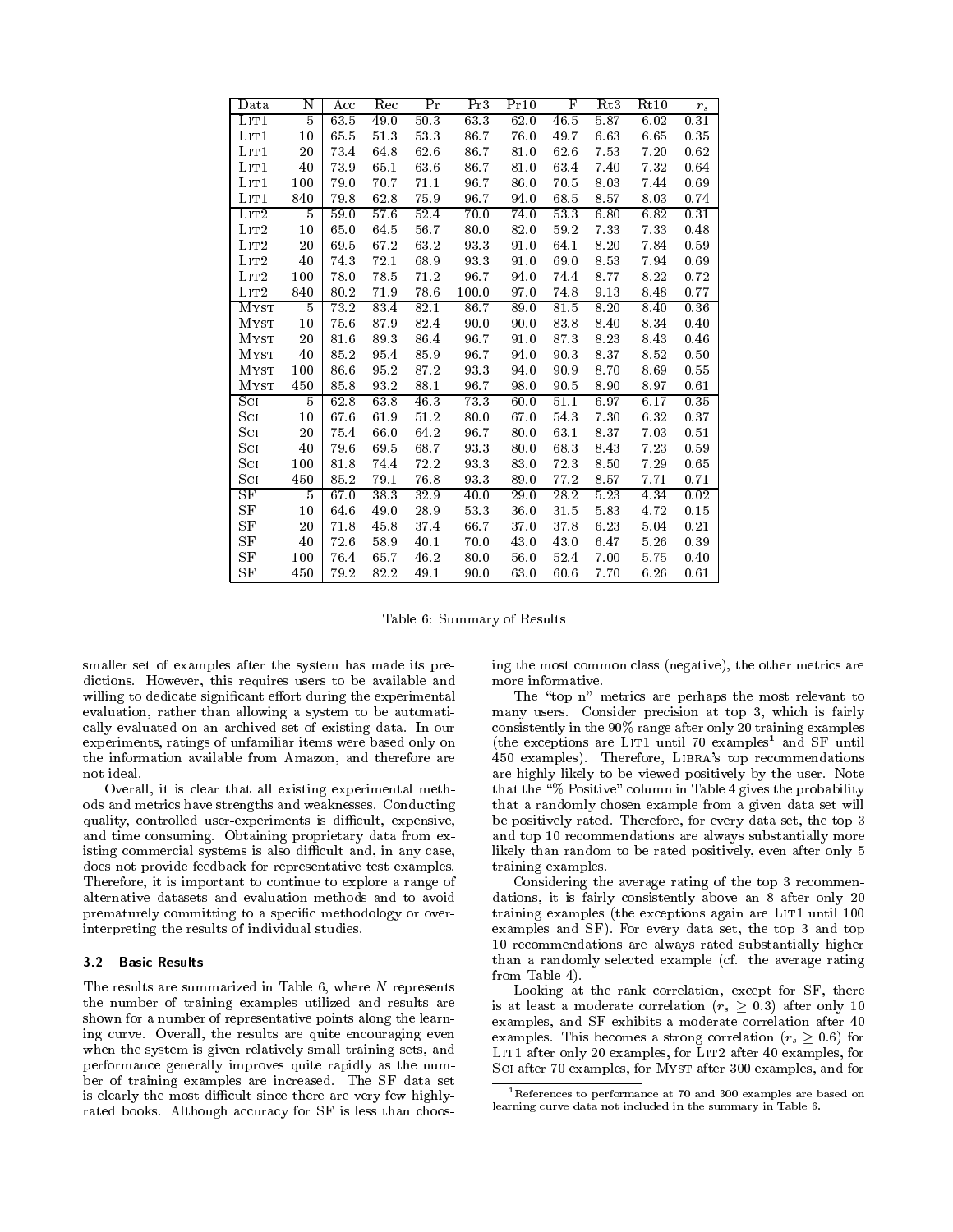

Figure 2: MYST Precision at Top 10

SF after 450 examples.

#### 3.3 Results on the Role of Collaborative Content

Since collaborative and content-based approaches to rec ommending have somewhat complementary strengths and weaknesses, an interesting question that has already attracted some initial attention [3, 4] is whether they can be com bined to produce even better results. Since LIBRA exploits content about related authors and titles that Amazon produces using collaborative methods, an interesting question is whether this *collaborative content* actually helps its performance. To examine this issue, we conducted an "ablation" study in which the slots for related authors and related titles were removed from Libra's representation of book content. The resulting system, called Libra-NR, was compared to the original one using the same 10-fold training and test sets. The statistical significance of any differences in performance between the two systems was evaluated using a 1 tailed paired *t*-test requiring a significance level of  $p < 0.05$ .

Overall, the results indicate that the use of collaborative content has a significant positive effect. Figures  $1, 2,$ and 3, show sample learning curves for different important metrics for a few data sets. For the LIT1 rank-correlation



Figure 3: SF Average Rating of Top 3

results shown in Figure 1, there is a consistent, statisticallysignificant difference in performance from 20 examples onward. For the Myst results on precision at top 10 shown in Figure 2, there is a consistent, statistically-significant difference in performance from 40 examples onward. For the SF results on average rating of the top 3, there is a statisticallysignificant difference at 10, 100, 150, 200, and 450 examples. The results shown are some of the most consistent differences for each of these metrics; however, all of the datasets demonstrate some signicant advantage of using collaborative content according to one or more metrics. Therefore, information obtained from collaborative methods can be used to improve content-based recommending, even when the actual user data underlying the collaborative method is un available due to privacy or proprietary concerns.

### 4 FUTURE WORK

We are currently developing a web-based interface so that Libra can be experimentally evaluated in practical use with a larger body of users. We plan to conduct a study in which each user selects their own training examples, obtains recommendations, and provides final informed ratings after reading one or more selected books.

Another planned experiment is comparing Libra's contentbased approach to a standard collaborative method. Given the constrained interfaces provided by existing on-line recommenders, and the inaccessibility of the underlying proprietary user data, conducting a controlled experiment using the exact same training examples and book databases is dif ficult. However, users could be allowed to use both systems and evaluate and compare their final recommendations.<sup>2</sup>

Since many users are reluctant to rate large number of training examples, various machine-learning techniques for maximizing the utility of small training sets should be utilized. One approach is to use unsupervised learning over un rated book descriptions to improve supervised learning from a smaller number of rated examples. A successful method for doing this in text categorization is presented in [24]. Another approach is active learning, in which examples are ac-

<sup>2</sup>Amazon has already made signicantly more income from the first author based on recommendations provided by LIBRA than those provided by its own recommender system; however, this is hardly a rigorous, unbiased comparison.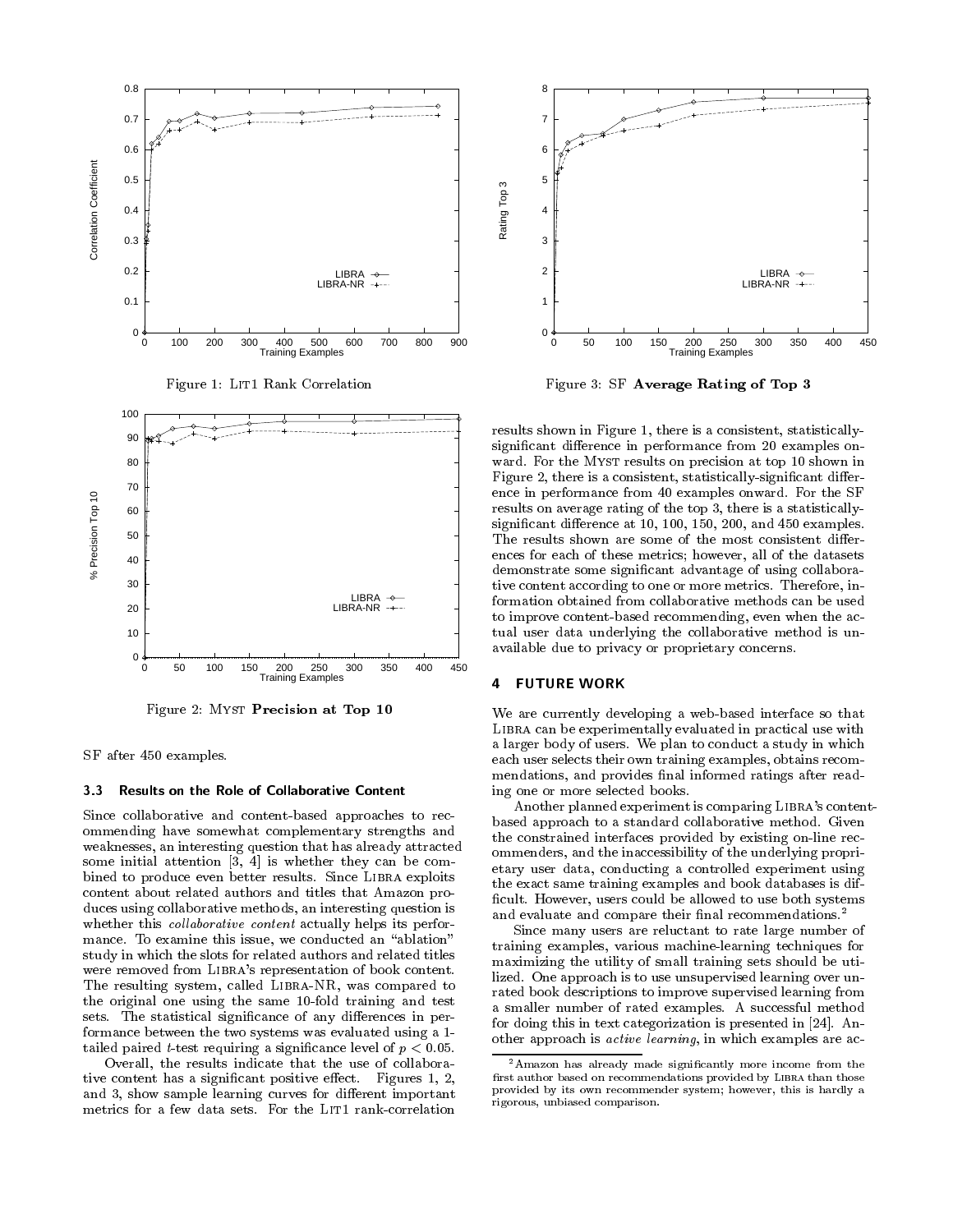quired incrementally and the system attempts to use what it has already learned to limit training by selecting only the most informative new examples for the user to rate [9]. Specic techniques for applying this to text categorization have been developed and shown to significantly reduce the quantity of labeled examples required [18, 19].

A slightly different approach is to advise users on easy and productive strategies for selecting good training examples themselves. We have found that one effective approach is to first provide a small number of highly rated examples (which are presumably easy for users to generate), running the system to generate initial recommendations, reviewing the top recommendations for obviously bad items, providing low ratings for these examples, and retraining the system to obtain new recommendations. We intend to conduct experiments on the existing data sets evaluating such strategies for selecting training examples.

Studying additional ways of combining content-based and collaborative recommending is particularly important. The use of collaborative content in Libra was found to be useful, and if signicant data bases of both user ratings and item content are available, both of these sources of information could contribute to better recommendations [3, 4]. One additional approach is to automatically add the related books of each rated book as additional training examples with the same (or similar) rating, thereby using collaborative information to expand the training examples available for content-based recommending.

A list of additional topics for investigation include the following.

- Allowing a user to initially provide keywords that are of known interest (or disinterest), and incorporating this information into learned profiles by biasing the parameter estimates for these words [25].
- Comparing different text-categorization algorithms: In addition to more sophisticated Bayesian methods, neuralnetwork and case-based methods could be explored.
- Combining content extracted from multiple sources: For example, combining information about a title from Amazon, BarnesAndNoble, on-line library catalogs, etc.
- Using full-text as content: Utilizing complete on-line text for a book, instead of abstracted summaries and reviews, as the content description.

# 5 CONCLUSIONS

Unlike collaborative ltering, content-based recommending holds the promise of being able to effectively recommend unrated items and to provide quality recommendations to users with unique, individual tastes. LIBRA is an initial contentbased book recommender which uses a simple Bayesian learning algorithm and information about books extracted from the web to recommend titles based on training examples supplied by an individual user. Initial experiments indicate that this approach can efficiently provide accurate recommendations in the absence of any information about other users.

Libra includes in its content descriptions information on related books and authors obtained from collaborative methods, and this information was experimentally shown to positively contribute to its performance. In many ways, collaborative and content-based approaches provide comple mentary capabilities. Collaborative methods are best at

recommending reasonably well-known items to users in a communities of similar tastes when sufficient user data is available but effective content information is not. Contentbased methods are best at recommending unpopular items to users with unique tastes when sufficient other user data is unavailable but effective content information is easy to obtain. Consequently, as discussed above, methods for further integrating these approaches can perhaps provide the best of both worlds.

Finally, we have discussed problems with previous recommender evaluations that use commercial data in which users have selected their own examples. Although there are good and bad aspects of all existing evaluation methods, we have argued for the advantages of using randomly-selected examples.

#### 6 ACKNOWLEDGEMENTS

Thanks to Paul Bennett for contributing ideas, software, and data, and to Tina Bennett for contributing data. This research was partially supported by the National Science Foundation through grant IRI-9704943.

# References

- [1] T. Anderson and J. D. Finn. The New Statistical Analysis of Data. Springer Verlag, New York, 1996.
- [2] S. Baker. Laying a firm foundation: Administrative support for readers' advisory services. Collection Build $ing, 12(3-4):13-18, 1993.$
- [3] M. Balabanovic and Y. Shoham. Fab: Content-based, collaborative recommendation. Communications of the Association for Computing Machinery,  $40(3):66-72$ , 1997.
- [4] C. Basu, H. Hirsh, and W. W. Cohen. Recommendation as classication: Using social and content-based information in recommendation. In Proceedings of the Fifteenth National Conference on Artificial Intelligence, pages 714-720, Madison, WI, July 1998.
- [5] D. Billsus and M. Pazzani. A personal news agent that talks, learns and explains. In Proceedings of the Third International Conference on Autonomous Agents, Seattle, WA, 1999.
- [6] D. Billsus and M. J. Pazzani. Learning collaborative information filters. In Proceedings of the Fifteenth International Conference on Machine Learning, pages 46-54, Madison, WI, 1998. Morgan Kaufman.
- [7] M. E. Califf and R. J. Mooney. Relational learning of pattern-match rules for information extraction. In Pro ceedings of the Sixteenth National Conference on Arti ficial Intelligence, Orlando, FL, July 1999.
- [8] C. Cardie. Empirical methods in information extraction. AI Magazine,  $18(4):65{-}79$ , 1997.
- [9] D. Cohn, L. Atlas, and R. Ladner. Improving generalization with active learning. Machine Learning,  $15(2):201-221, 1994.$
- [10] DARPA, editor. Proceedings of the 6th Message Understanding Conference, San Mateo, CA, 1995. Morgan Kaufman.